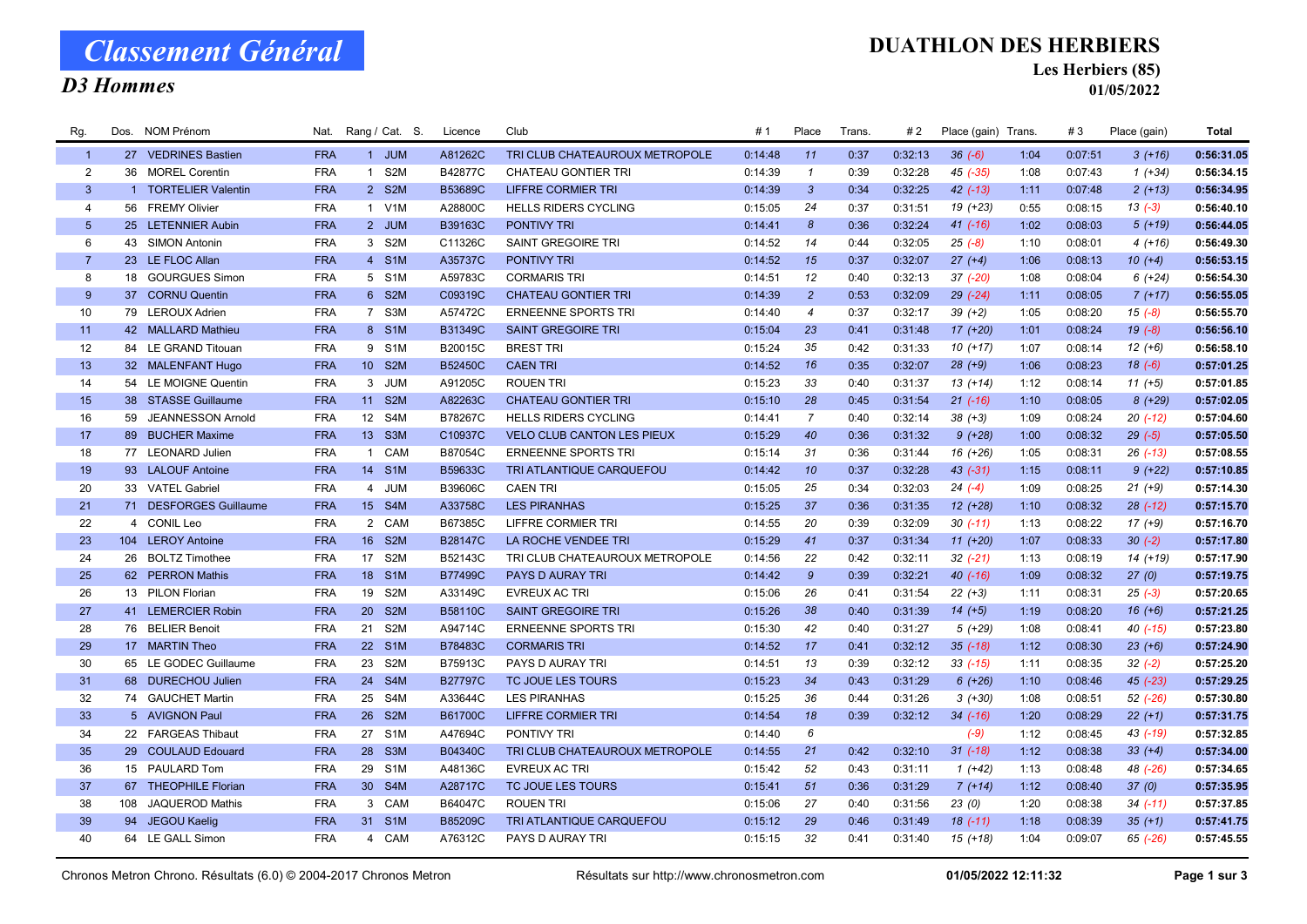# Classement Général

### D3 Hommes

#### DUATHLON DES HERBIERS

Les Herbiers (85)

01/05/2022

| Rg. | Dos. NOM Prénom         | Nat.       |                 | Rang / Cat. S.   | Licence        | Club                              | #1      | Place | Trans. | #2      | Place (gain) Trans. |      | #3      | Place (gain) | Total      |
|-----|-------------------------|------------|-----------------|------------------|----------------|-----------------------------------|---------|-------|--------|---------|---------------------|------|---------|--------------|------------|
| 41  | 3 PERROT Laurent        | <b>FRA</b> |                 | 2 V1M            | A05071C        | <b>LIFFRE CORMIER TRI</b>         | 0:15:39 | 50    | 0:37   | 0:31:30 | $8(+12)$            | 1:14 | 0:08:49 | $50(-3)$     | 0:57:46.75 |
| 42  | 31 BLIN Victor          | <b>FRA</b> | 32 <sup>2</sup> | S3M              | A82403C        | <b>CAEN TRI</b>                   | 0:15:43 | 54    | 0:41   | 0:31:24 | $2(+12)$            | 1:19 | 0:08:46 | 44 (0)       | 0:57:49.65 |
| 43  | 7 VAZ Hugo              | <b>FRA</b> |                 | 33 S1M           | C11065C        | <b>ASPTT 36 SPORT NATURE</b>      | 0:15:13 | 30    | 0:44   | 0:31:54 | $20$ (-15)          | 1:14 | 0:08:51 | $53 (+2)$    | 0:57:53.30 |
| 44  | 16 POTIRON Jules        | <b>FRA</b> | 34              | S <sub>1</sub> M | A45318C        | <b>CORMARIS TRI</b>               | 0:15:32 | 43    | 0:44   | 0:31:26 | $4(+13)$            | 1:16 | 0:08:59 | $60$ (-14)   | 0:57:56.20 |
| 45  | 52 SALAUN Enzo          | <b>FRA</b> |                 | 5 JUM            | B61326C        | <b>ROUEN TRI</b>                  | 0:14:55 | 19    | 0:39   | 0:32:06 | $26(-1)$            | 1:17 | 0:10:03 | $92$ $(-25)$ | 0:58:57.25 |
| 46  | 99 AUGEUL Timothee      | <b>FRA</b> | 35              | S <sub>1</sub> M | B38100C        | ASAEC COETQUIDAN TRI              | 0:14:40 | 5     | 0:39   | 0:34:09 | 86 (-42)            | 1:05 | 0:08:40 | $39 (+1)$    | 0:59:10.60 |
| 47  | 97 GUILLOUX Antoine     | <b>FRA</b> | 36              | S <sub>2</sub> M | A34795C        | <b>ASAEC COETQUIDAN TRI</b>       | 0:15:37 | 48    | 0:38   | 0:33:10 | $63 (+2)$           | 1:05 | 0:08:43 | $42 (-1)$    | 0:59:11.40 |
| 48  | 90 MARTIN Laurent       | <b>FRA</b> |                 | 3 V2M            | B40187C        | VELO CLUB CANTON LES PIEUX        | 0:16:09 | 72    | 0:48   | 0:32:52 | 54 (+20)            | 1:01 | 0:08:41 | $41 (+4)$    | 0:59:29.65 |
| 49  | 101 LE MAUFF Victor     | <b>FRA</b> |                 | 6 JUM            | B56637C        | LA ROCHE VENDEE TRI               | 0:15:28 | 39    | 0:39   | 0:33:51 | $85 (-34)$          | 1:10 | 0:08:30 | $24 (+24)$   | 0:59:36.55 |
| 50  | 40 RONDEAU Maxence      | <b>FRA</b> |                 | 5 CAM            | B63924C        | CHATEAU GONTIER TRI               | 0:15:38 | 49    | 0:40   | 0:33:40 | 82 (-21)            | 1:10 | 0:08:34 | $31 (+20)$   | 0:59:40.75 |
| 51  | 2 FELIX Loevan          | <b>FRA</b> |                 | 7 JUM            | B62905C        | <b>LIFFRE CORMIER TRI</b>         | 0:15:42 | 53    | 0:41   | 0:33:27 | $75(-1)$            | 1:08 | 0:08:50 | $51 (+3)$    | 0:59:46.40 |
| 52  | 28 LETRANCHANT Clement  | <b>FRA</b> |                 | 6 CAM            | B68426C        | TRI CLUB CHATEAUROUX METROPOLE    | 0:15:54 | 61    | 0:37   | 0:33:22 | $69 (+2)$           | 1:14 | 0:08:49 | 49 (+7)      | 0:59:53.80 |
| 53  | 9 SAVOYEN Romain        | <b>FRA</b> | 37              | S4M              | A51486C        | <b>ASPTT 36 SPORT NATURE</b>      | 0:15:36 | 45    | 0:44   | 0:33:40 | $81 (-31)$          | 1:21 | 0:08:39 | $36 (+23)$   | 0:59:57.00 |
| 54  | 60 SELLIER Simon        | <b>FRA</b> | 38              | S <sub>2</sub> M | C11126C        | <b>HELLS RIDERS CYCLING</b>       | 0:15:44 | 56    | 0:43   | 0:33:26 | $73(-2)$            | 1:17 | 0:08:51 | $55(+4)$     | 0:59:58.10 |
| 55  | 35 POMMIER Freddy       | <b>FRA</b> | 39              | S4M              | A84609C        | <b>CAEN TRI</b>                   | 0:15:44 | 57    | 0:41   | 0:33:26 | $72 (+2)$           | 1:12 | 0:08:58 | 58(0)        | 0:59:59.30 |
| 56  | 61 HEMERY Pierre        | <b>FRA</b> |                 | 40 S1M           | B33006C        | PAYS D AURAY TRI                  | 0:16:15 | 74    | 0:39   | 0:33:05 | 62(0)               | 1:16 | 0:08:48 | $47 (+18)$   | 1:00:00.90 |
| 57  | 10 GILANT Gregory       | <b>FRA</b> | $\overline{4}$  | V1M              | A28790C        | <b>ASPTT 36 SPORT NATURE</b>      | 0:15:36 | 46    | 0:41   | 0:33:47 | 84 (-38)            | 1:20 | 0:08:40 | $38 (+27)$   | 1:00:02.70 |
| 58  | 66 BRIERE Remi          | <b>FRA</b> | 41              | S3M              | B36995C        | TC JOUE LES TOURS                 | 0:16:31 | 88    | 0:39   | 0:32:38 | 48 (+38)            | 1:05 | 0:09:13 | $71 (-8)$    | 1:00:03.50 |
| 59  | 21 MOLINARO Benjamin    | <b>FRA</b> |                 | 42 S1M           | C08854C        | <b>PONTIVY TRI</b>                | 0:16:01 | 71    | 0:40   | 0:33:10 | $64 (+15)$          | 1:13 | 0:09:02 | $61 (-3)$    | 1:00:04.45 |
| 60  | 34 ANNE Bastien         | <b>FRA</b> |                 | 43 S1M           | B45919C        | <b>CAEN TRI</b>                   | 0:15:43 | 55    | 0:42   | 0:33:35 | 80 (-22)            | 1:22 | 0:08:47 | 46 (+17)     | 1:00:07.10 |
| 61  | 58 CESBRON Xavier       | <b>FRA</b> |                 | 5 V2M            | A74599C        | <b>HELLS RIDERS CYCLING</b>       | 0:16:17 | 75    | 0:42   | 0:32:59 | $58(+7)$            | 1:06 | 0:09:07 | $64 (+7)$    | 1:00:08.45 |
| 62  | 88 LOZAC H Christophe   | <b>FRA</b> |                 | 6 V1M            | B90075C        | <b>VELO CLUB CANTON LES PIEUX</b> | 0:15:58 | 67    | 0:40   | 0:33:17 | $66 (+5)$           | 1:19 | 0:08:57 | 57(0)        | 1:00:09.25 |
| 63  | 96 GUILLOUX Romain      | <b>FRA</b> |                 | 44 S1M           | A49379C        | <b>ASAEC COETQUIDAN TRI</b>       | 0:16:38 | 92    | 0:40   | 0:32:28 | 44 (+44)            | 1:17 | 0:09:09 | 69 (-15)     | 1:00:09.45 |
| 64  | 114 SALENT Valentin     | <b>FRA</b> |                 | 7 CAM            | A50317C        | <b>CAEN TRI</b>                   | 0:15:35 | 44    | 0:47   | 0:33:42 | 83 (-39)            | 1:18 | 0:08:51 | 54 (+19)     | 1:00:10.45 |
| 65  | 82 GOUVENOU Pierre      | <b>FRA</b> | 45              | S <sub>1</sub> M | C00877C        | <b>BREST TRI</b>                  | 0:16:31 | 87    | 0:42   | 0:32:36 | 46 (+36)            | 1:02 | 0:09:24 | $80(-14)$    | 1:00:12.60 |
| 66  | 103 AUGEREAU James      | <b>FRA</b> | 46              | S <sub>2</sub> M | A30874C        | LA ROCHE VENDEE TRI               | 0:15:56 | 63    | 0:37   | 0:33:25 | $70( -4)$           | 1:12 | 0:09:07 | $66 (+1)$    | 1:00:14.40 |
| 67  | 113 MOUSSAY Ethan       | <b>FRA</b> | 8               | <b>CAM</b>       | <b>B76368C</b> | <b>CAEN TRI</b>                   | 0:16:26 | 84    | 0:39   | 0:32:47 | 52 (+27)            | 1:17 | 0:09:09 | $67$ $(-10)$ | 1:00:15.10 |
| 68  | 51 BOUDOU Pierre        | <b>FRA</b> | 47              | S <sub>2</sub> M | B61331C        | <b>ROUEN TRI</b>                  | 0:15:57 | 66    | 0:47   | 0:33:11 | $65 (+3)$           | 1:18 | 0:09:06 | $63 (-5)$    | 1:00:17.75 |
| 69  | 70 SEDAT Nans           | <b>FRA</b> | 48              | S <sub>2</sub> M | B83682C        | TC JOUE LES TOURS                 | 0:15:50 | 59    | 0:47   | 0:33:26 | $71$ $(-23)$        | 1:20 | 0:08:59 | $59(+13)$    | 1:00:19.25 |
| 70  | 53 LEBRUN Louis         | <b>FRA</b> | 49              | S <sub>1</sub> M | A80102C        | <b>ROUEN TRI</b>                  | 0:16:24 | 83    | 0:37   | 0:32:53 | 55 (+23)            | 1:15 | 0:09:14 | 72 (-10)     | 1:00:20.00 |
| 71  | 105 TERLAT Jerome       | <b>FRA</b> |                 | 7 V1M            | A89855C        | LA ROCHE VENDEE TRI               | 0:16:18 | 76    | 0:39   | 0:33:03 | $60 (+1)$           | 1:20 | 0:09:04 | $62 (+4)$    | 1:00:21.25 |
| 72  | 46 HUBERT Robin         | <b>FRA</b> | 50              | S <sub>1</sub> M | A28526C        | <b>VENDOME TRI</b>                | 0:16:15 | 73    | 0:43   | 0:32:52 | 53 (+20)            | 1:06 | 0:09:29 | $83$ (-19)   | 1:00:22.00 |
| 73  | 55 BOUTILLIER Guillaume | <b>FRA</b> |                 | 51 S4M           | A33537C        | <b>ROUEN TRI</b>                  | 0:15:46 | 58    | 0:37   | 0:33:32 | $78(-3)$            | 1:17 | 0:09:15 | $73$ $(-12)$ | 1:00:24.75 |
| 74  | 78 LEONARD Alexis       | <b>FRA</b> |                 | 8 JUM            | B87052C        | <b>ERNEENNE SPORTS TRI</b>        | 0:15:37 | 47    | 0:49   | 0:33:33 | 79 (-25)            | 1:21 | 0:09:09 | $70(-2)$     | 1:00:26.20 |
| 75  | 69 GARDEAU Rafael       | <b>FRA</b> | $9^{\circ}$     | CAM              | A93061C        | TC JOUE LES TOURS                 | 0:16:18 | 77    | 0:44   | 0:32:56 | 56 (+11)            | 1:12 | 0:09:21 | $76(-9)$     | 1:00:28.55 |
| 76  | 86 GUY Pierre           | <b>FRA</b> | 52              | S <sub>2</sub> M | B15520C        | VELO CLUB CANTON LES PIEUX        | 0:16:21 | 81    | 0:52   | 0:32:45 | $50(+10)$           | 1:25 | 0:09:09 | $68 (-5)$    | 1:00:30.50 |
| 77  | 112 KERVAON Noah        | <b>FRA</b> | 10 <sup>1</sup> | <b>CAM</b>       | B25616C        | <b>CAEN TRI</b>                   | 0:16:30 | 86    | 0:39   | 0:32:38 | 47 (+37)            | 1:17 | 0:09:31 | 84 (-28)     | 1:00:31.85 |
| 78  | 72 GAULT Sacha          | <b>FRA</b> | 53              | S <sub>2</sub> M | A33665C        | <b>LES PIRANHAS</b>               | 0:15:50 | 60    | 0:37   | 0:33:29 | $76(-4)$            | 1:18 | 0:09:24 | 79 (-14)     | 1:00:35.50 |
| 79  | 47 DESVAUX Simon        | <b>FRA</b> | 54              | S <sub>1</sub> M | B88818C        | <b>VENDOME TRI</b>                | 0:16:37 | 91    | 0:42   | 0:32:42 | 49 (+13)            | 1:19 | 0:09:21 | $77(-1)$     | 1:00:39.25 |
| 80  | 107 CALANVILLE Mathis   | <b>FRA</b> |                 | 11 CAM           | A66498C        | <b>ROUEN TRI</b>                  | 0:15:58 | 69    | 0:39   | 0:33:20 | 67 (0)              | 1:20 | 0:09:31 | $85$ (-11)   | 1:00:46.85 |
|     |                         |            |                 |                  |                |                                   |         |       |        |         |                     |      |         |              |            |